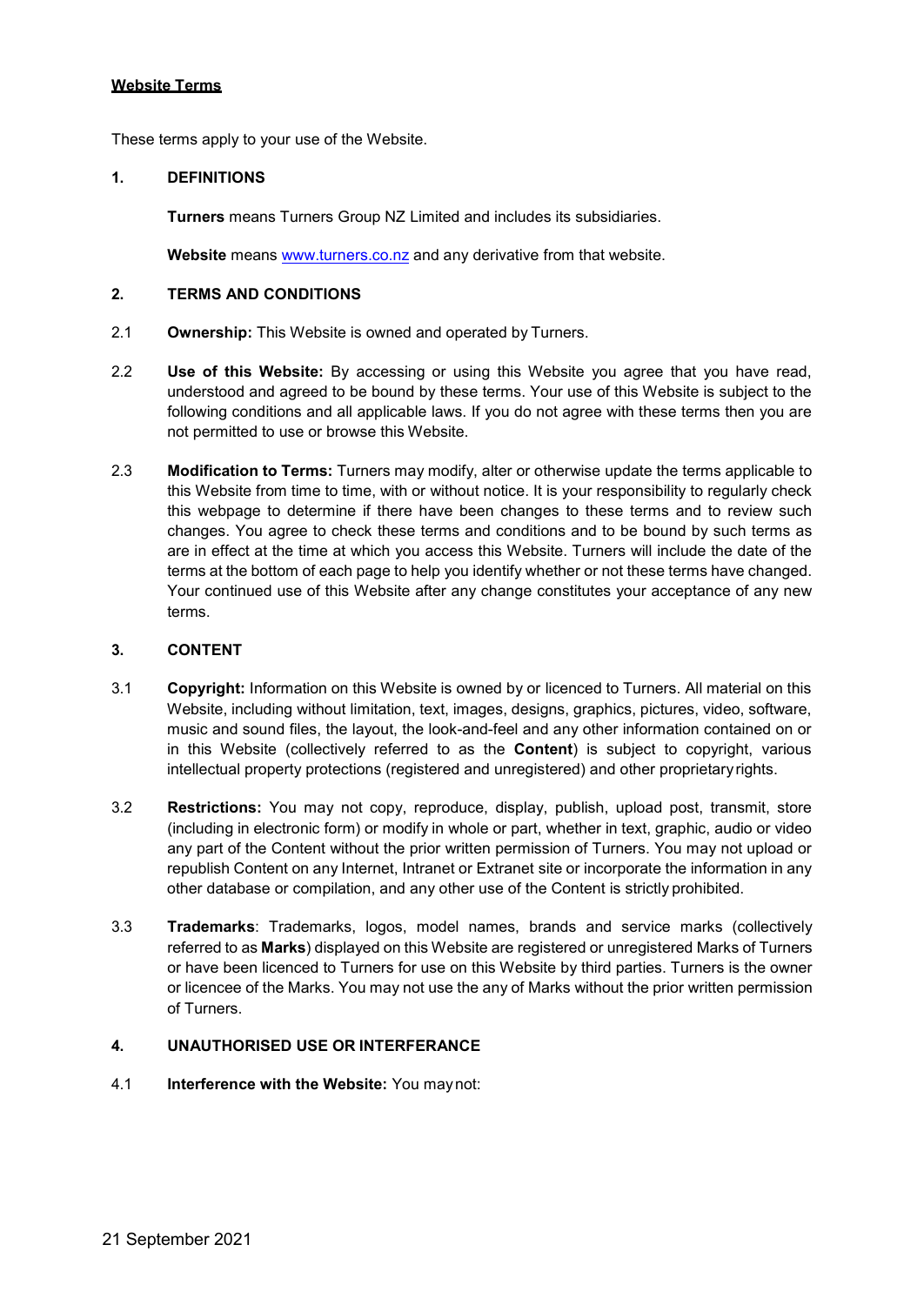- (a) attempt to gain unauthorised access to any portion or feature of the Website, or attempt to obtain any materials, information or documents through any means not purposely made available by Turners, including without limitation, hacking, password mining or otherwise accessing data without authorisation;
- (b) test the vulnerability of the Website or any network connected to the Website or seek to trace any information on any other user of the Website.
- (c) upload or use any software viruses or any other computer code, files or programs designed to interrupt, destroy or limit the functionality of any computer software or hardware or the website.
- (d) use the Website in any unlawful manner or in any other manner that could damage, disable, overburden or impair the Website;
- (e) use automated scripts to collect information from or otherwise interact with the Website;
- (f) impersonate any person or entity, or falsely state or otherwise misrepresentyourself;
- (g) use or transmit the private information of any third party, including, without limitation, names, addresses, phone numbers and email addresses;
- 4.2 **Compliance with Laws:** You agree to comply with all applicable laws and with these terms and conditions at all times when using the Website.

# **5. COOKIES**

- 5.1 **Use of Cookies:** Cookies are small files which are temporarily installed on your hard drive. This Website uses cookies solely to retrieve aggregate information to perform analyses of the characteristics and behaviours of Website users and in order to make improvements to the site. Turners uses cookies to keep track of their users' preferences and thereby design the Website to best meet users' requirements. This information is not used to identify individual Website users. Information collected using cookies includes non-personal information such as:
	- (a) the Internet domain and IP address from which you are accessing the web site;
	- (b) the browser and operating system you are using (e.g. Internet Explorer and Firefox or Windows and Mac);
	- (c) the date and time you access the site; and
	- (d) whether you arrived at the Turners Website via a link from another site and the address of such site.
- 5.2 **Consent:** By using this Website you consent to Turners collecting and using information collected from cookies. However, you can prevent cookies from being saved on your hard drive by selecting the appropriate setting on your browser – simply follow your particular browser's instructions. You may continue to use this Website even if you deactivate cookies, however deactivating cookies may mean that you might no longer be able to enjoy offers from Turners in their entirety.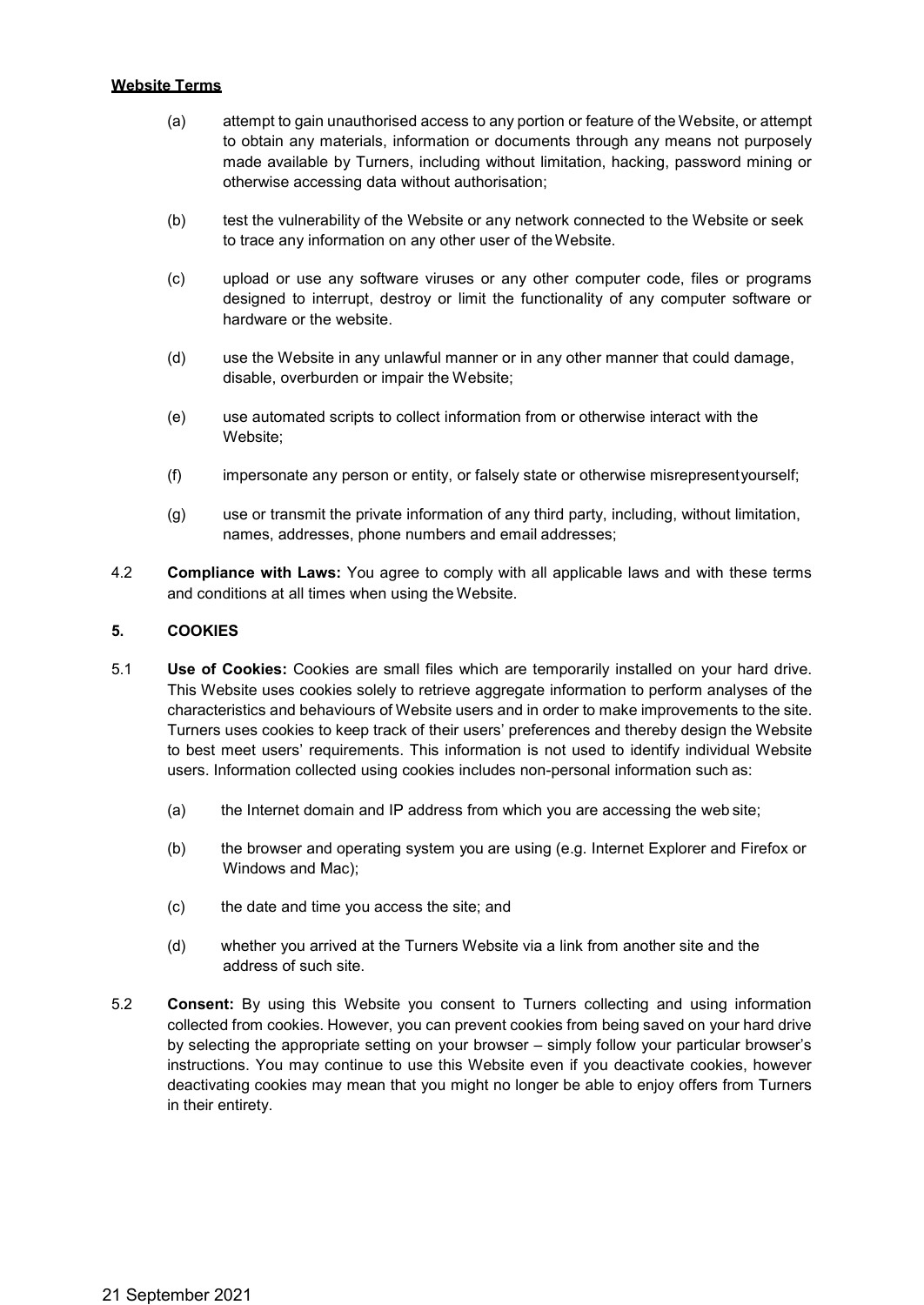## **6. INFORMATON, INTERACTIVE FEATURES AND SERVICES**

- 6.1 **Subject to change:** Turners may from time to time make information, interactive features, services and information available on the Website. Turners endeavours to ensure that all information (including product features, models, illustrations, representations, specifications and prices) whether alone or part of an interactive feature or service on this Website is accurate at the time uploaded to the Website. However product features, models, illustrations, representations, specifications and prices, are subject to change without notice and Turners makes no commitment or representation as to the information or the availability of any good or service.
- 6.2 **Indicative Only:** All information (including product features, models, illustrations, representations, specifications and prices) whether alone or part of an interactive feature or service and any visual representations provided by Turners is for information purposes only and is not intended to be relied or acted upon for any particular purpose.

# **7. TURNERS VALUATION**

- 7.1 **Purpose:** The information provided by Turners through a service called Turners Valuation or Price Check is provided for information purposes only and is not intended to be relied or acted upon for any particular purpose.
- 7.2 **Estimated Sales Price:** The estimated sales prices (excellent, average and poor) are a guide which Turners determine after analysing the comparable sales data available for the 12 months preceding the date of your request and which reflects the criteria you entered into the Website. The estimated sales prices:
	- (a) are based on comparable sales data and therefore subject to change on a daily basis; and
	- (b) include GST and the Buyer's Fee.
- 7.3 **Estimated Sales Price is Not a Valuation:** The estimated sales prices are not a definitive pricing or valuation tool. Turners Valuation or Price Check is not intended or designed to replace a specific assessment of a vehicle from a trained expert valuer. There are a number of other factors that should be taken into consideration when estimating the value of a vehicle, and these include (but are not limited to) location, colour and transmission type. If you require a valuation for insurance, finance, tax or any other reasons you should seek a specific assessment of the vehicle from a trained expert valuer.
- 7.4 **No warranties in respect of Estimated Sales Price**: Turners does not warrant that any of the estimated sales prices:
	- (a) will be achieved at any auction of your vehicle.
	- (b) is a suitable replacement for a specific valuation of your vehicle;
	- (c) is suitable or sufficient for insurance, borrowing, tax or any other purpose.
- 7.5 **Comparable Sales Data:** The comparable sales data is sourced from actual car purchases made and recorded at Turners over the previous 12 months. The comparable sales prices used by Turners include GST and the Buyer's Fee.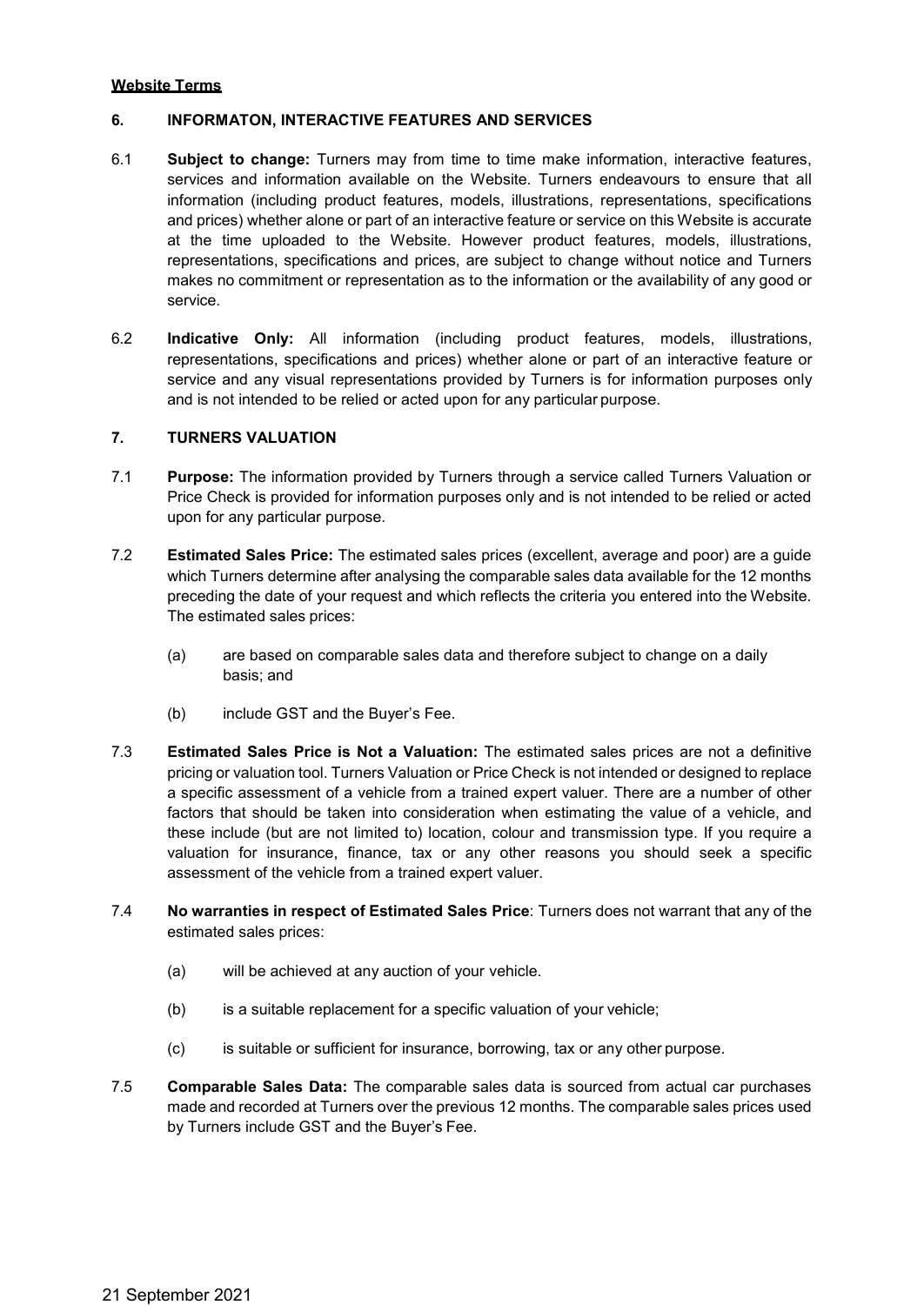- 7.6 **No Guarantee:** While Turners has used reasonable endeavours to ensure that it has accurately reproduced information under the headings "Fuel Efficiency, CO<sub>2</sub> Emissions, Driver Safety Rates and Others' Safety Rating" (**Third Party Information**) and the accuracy of the comparable sales data, Turners does not guarantee any of the estimated sale prices.
- 7.7 **Third Party Information:** The Third Party Information is drawn from sources which are independent of and outside the control of Turners. Turners accept no responsibility or liability for the accuracy of this information.
- 7.8 **Refund Policy:** If you are charged for a Turners Valuation or Price Check but do not receive an email showing the estimated sale price and comparable sales data and Turners cannot resolve the issue within a reasonable timeframe, you will be entitled to a refund of the price paid. Refunds will not be available if you enter incorrect search data.

# **8. ELECTRONIC MESSAGES**

- 8.1 **Consent to Receive Electronic Messages:** If you enter your email address into the Website then you have agreed to Turners providing you with unsolicited information about Turners products and services in electronic form to that email address.
- 8.2 **Electronic Messages:** Every unsolicited email which Turners sends you containing information about Turners products and services will include the following:
	- (a) an unsubscribe facility which will remove your email address from Turners database within 5 working days of Turners receiving your unsubscribe request; and
- 8.3 **Removal of your Email Address:** You may request that Turners delete your email address at any time by either contacting Turners in writing, email or using the functional unsubscribe feature on an email you may have received from Turners.

# **9. ONLINE TRANSACTIONS**

- 9.1 **Location**: Turners is a New Zealand company and has its registered office at Central Park, Building Ground Floor, Building 7, Central Park, 660 Great South Road, Ellerslie, Auckland
- 9.2 **Price:** The price of any services or products on this Website is listed in New Zealand Dollars.
- 9.3 **Payment Services:** Where payment for any service is required Turners uses Windcave (formerly DPS Ltd) to process those transactions. Windcave will process your personal information. Customers credit card details are required in order to register for Turners Live or to bid online. The customer's information is entered on paged hosted by Windcave (formerly known as DPS) and only incomplete information is relayed to Turners. As per standard practice Turners receives enough data to display to a user so that they can recognise which card is being used, but not enough to compromise the card itself. Turners does not store the full credit card details at any time. The customer can delete what information Turners holds at any time.
- 9.4 **Security:** DPS uses a variety of technologies and procedures to help protect personal information from unauthorized access, use or disclosure. For example, DPS stores the data in computer servers with limited access that are located in controlled facilities secured by the latest in surveillance and security technology. When DPS transmits sensitive information (such as a credit card numbers), DPS protects it through the use of encryption, such as the Secure Socket Layer (**SSL**) protocol. Credit card details stored onsite are encrypted using 168bit 3DES encryption. DPS is a level 1 certified PCI-DSS compliant provider:
- 9.5 **PCI-DSS:** PCI-DSS is the Payment Card Industry Data Security Standard is a set of security requirements relating to the protection of card holder data. The standard is governed by the PCI Security Standards Council, an organisation put together by most of the major card
- 21 September 2021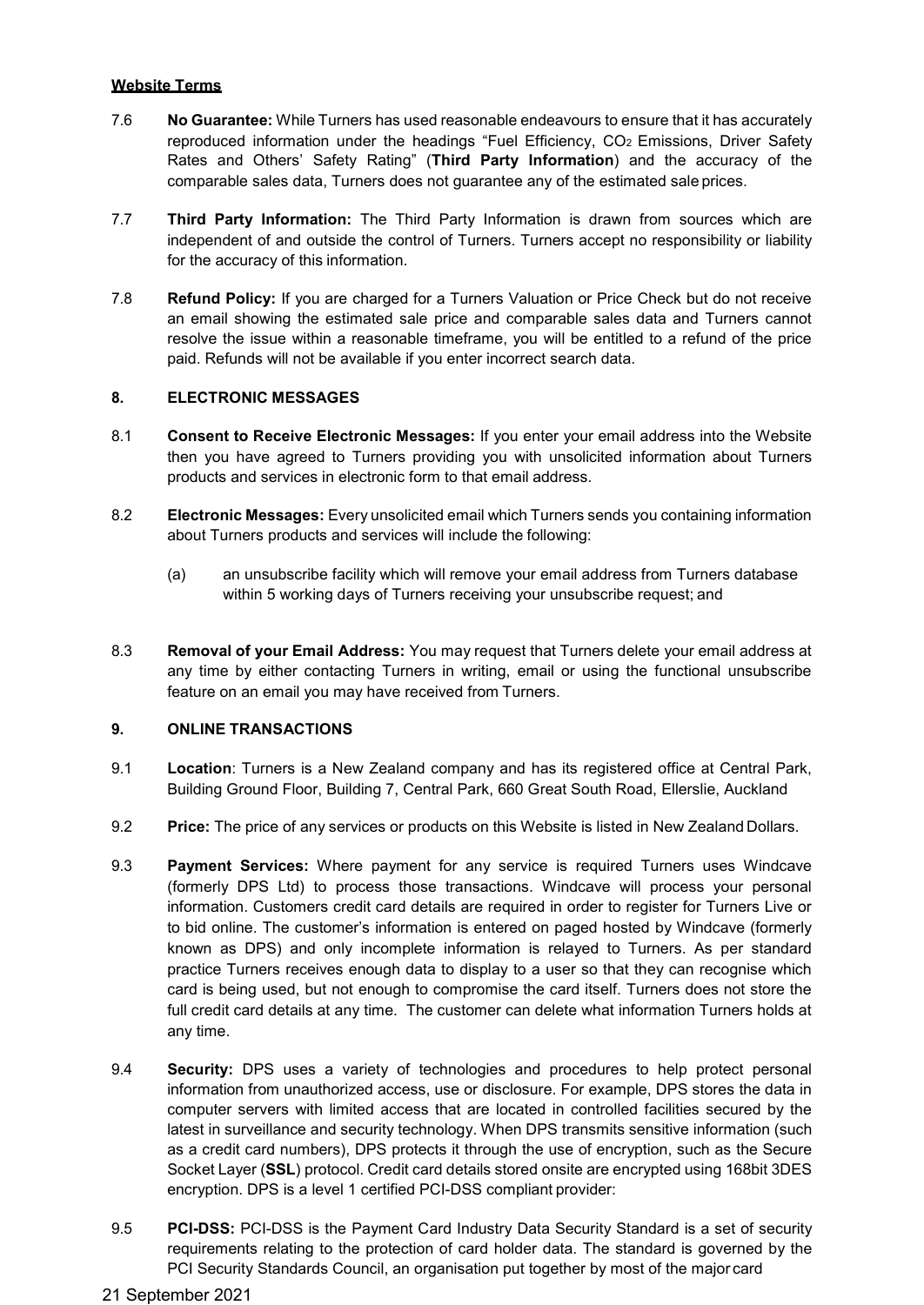schemes VISA, MasterCard, American Express, JCB and Discover. It's relevant for any entity that stores or transmits sensitive card holder data, that being generally things like the PAN (card number), Card security code, track data, PIN block. The current version of the standard is Version 1.2. Preceding PCI-DSS the card schemes had their own standards, the VISA Account Information Security (AIS) standard formed the basis to most of the PCI-DSSrequirements.

#### **10. PRIVACY POLICY**

10.1 Turners privacy policy is in the terms and condition section of Turners website a[t](http://www.turners.co.nz/) [www.turners.co.nz.](http://www.turners.co.nz/)

# **11. OTHER SERVICES, AUCTION TERMS AND TURNERS LIVE**

- 11.1 **Specific Service Terms and Conditions:** Turners may offer other services from time to time and those other services may be subject to specific additional terms and conditions. Additional terms and conditions may be posted separately on the Website or these terms may be updated at any time to include those additional terms and conditions.
- 11.2 **Auction and Turners Live:** Terms for Auction Sales and Turners Live can be found by accessing the Website and clicking links to those services.

#### **12. EXCLUSIONS OF WARRANTY AND LIABLITY**

- 12.1 **Website availability:** Turners does not represent or warrant that the information, services or materials accessed from or through this Website will be uninterrupted or free of errors, defects, viruses or other harmful components, or that any such problems which are discovered will be corrected.
- 12.2 **Website functionality:** Turners makes no representation or warranty regarding the functionality or condition of this Website, its suitability for use, or that its use will be uninterrupted or error-free.
- 12.3 **Website content:** Turners may update the information or materials on this Website from time to time and no assurance or warranty is given that information or material on this Website is up-to-date, accurate, error-free or complete.
- 12.4 **Links:** Links and references to other Websites may be included on this Website as a convenience only. Turners may not have reviewed and does not endorse or assume any responsibility for any other Websites, material posted on them, or products or services offered on those Websites.
- 12.5 **Transmitted Information:** Information or material which you provide electronically through your access to or usage of this Website is not confidential or proprietary and acknowledge that unprotected communication over the Internet is subject to possible interception, alteration or loss. Internet transmissions are never entirely secure or private, and that any message or information you send to or through the Website may be read or intercepted by others, even where a Website is stated as being secure. Turners shall have no liability for the interception or 'hacking' of data through the Website by unauthorised third parties.
- 12.6 **Overseas Use:** Turners makes no representation or warranty that the Website or is content are appropriate, available or lawful for use in any Country. To the maximum extent possible Turners excludes all liability in respect of any laws outside of New Zealand which may apply to a user or use of this Website outside of New Zealand.